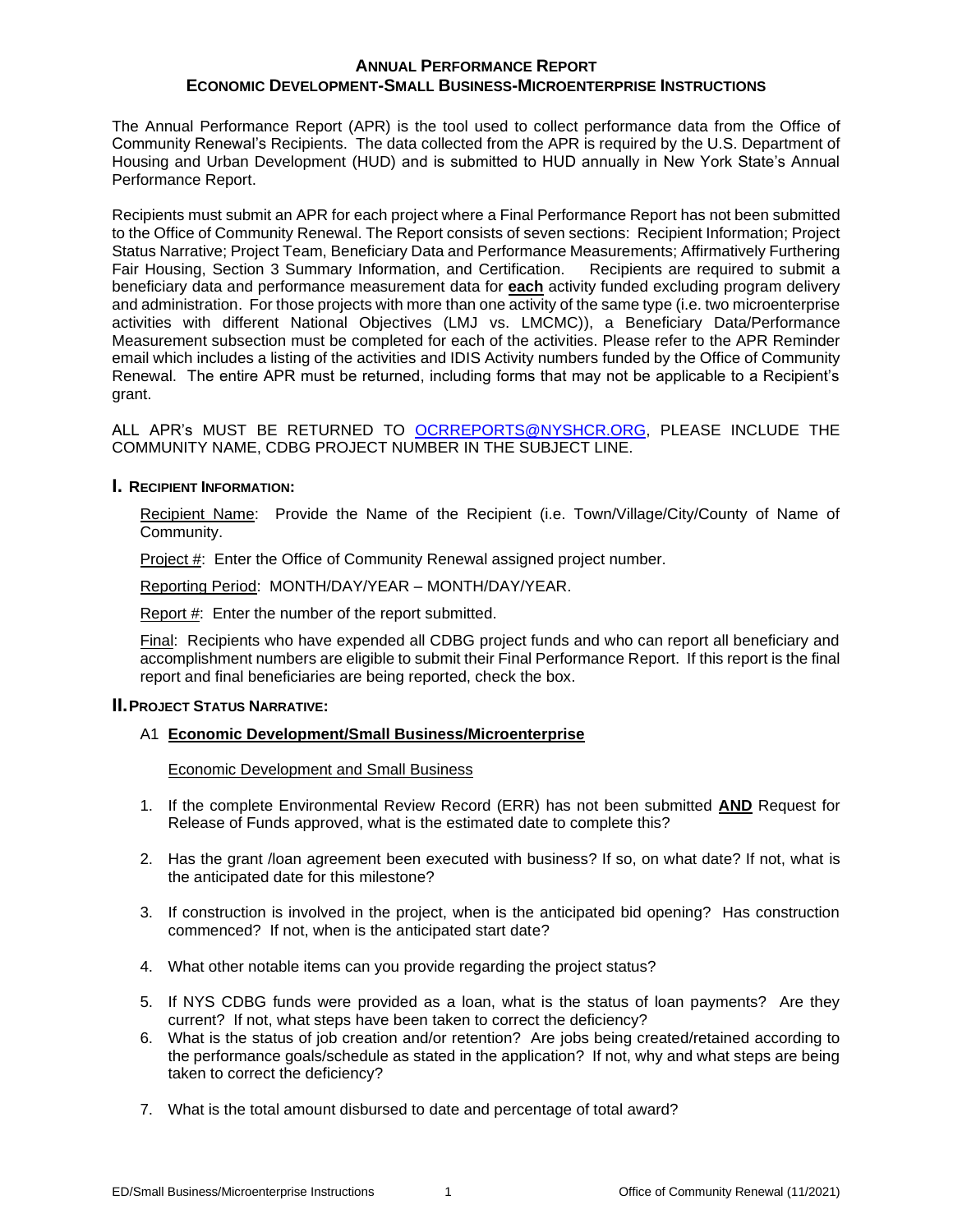8. Are there any upcoming events/announcements associated with the project that we should be aware of (groundbreakings, ribbon cuttings, press releases, etc.)?

Microenterprise

- 1. If the complete Environmental Review Record (ERR) has not been submitted **AND** Request for Release of Funds approved, what is the estimated date to complete this?
- 2. Have applications been solicited? If so, on what date and what date are applications due?
- 3. How many applications were received? How many processed? How many awarded?
- 4. How many awardees are low-to moderate-income microenterprise owners and how many will be creating low- to moderate-income jobs? How many jobs are proposed to be created by the LMJ awardees? How many jobs have been created to-date?
- 5. What other notable items can you provide regarding the project status?
- 6. How many projects are more than 50% complete?
- 7. What is the total amount disbursed to date and percentage of total award?
- 8. Are there any upcoming events/announcements associated with the project that we should be aware of (groundbreakings, ribbon cuttings, press releases, etc.)?

## **B-C Provide the information requested.**

#### **III. PROJECT TEAM UPDATE:**

Response to Project Team Update required, regardless of the source of funds. Failure to submit adequate information may delay the processing of the APR and future requests for funds.

- **1. Municipal Information**: Provide the information as requested
- **2. Chief Elected Official:** The Chief Elected Official (CEO) is responsible for signing all official documents, agreements, contracts, etc., with OCR.
- **3. Local Grant Contact**: This must be a municipal employee, **other than the CEO**, who is familiar with the project and can respond to requests from OCR regarding this project.
- **4. Municipal Clerk:** Identify the County/City/Town/Village Clerk
- **5. Municipal Treasurer or Chief Financial Officer:** Identify the County/City/Town/Village Treasurer or CFO. This person is responsible for submitting the Federal Assistance Expenditure (FAE) Report and handling audit questions. If the Recipient utilizes a bookkeeper, do not identify the individual as the Treasurer of Financial Officer.
- **6. Municipal Attorney:** Identify the County/City/Town/Village Attorney
- **7. Fair Housing Officer:** All Recipients of CDBG funds, regardless of the activity being undertaken, shall be subject to compliance with Fair Housing, and a Fair Housing Officer **must** be identified. It is recommended that this individual be appointed by Board resolution. A Subrecipient can in certain instances act as the Fair Housing Officer; it should not be a consultant.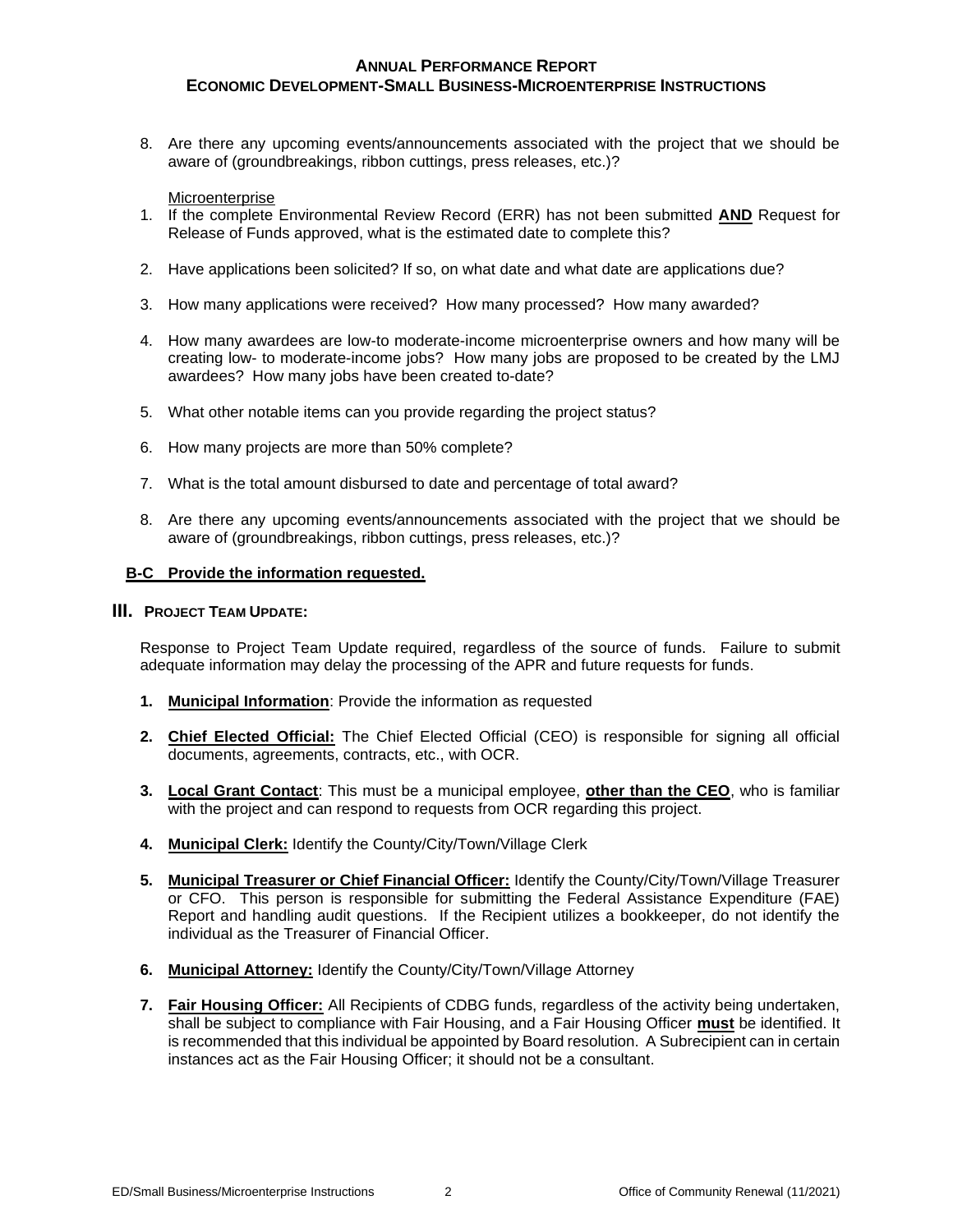Refer to the OCR Grant Administration Manual *Chapter 5-General Provisions* for further information regarding Fair Housing.

- **8. Section 3 Coordinator:** All Recipients of CDBG funds in excess of \$200,000 are subject to Section 3 compliance. The purpose of Section 3 is to ensure that employment and other economic opportunities generated by HUD assistance or HUD-assisted projects covered by Section 3, shall, to the greatest extent feasible, be directed to low- and very low-income persons, particularly persons who are recipients of HUD assistance for housing. It is recommended that this individual be appointed by Board resolution.
- **9. Subrecipient:** If a Subrecipient is being utilized, please provide requested information. Refer to the OCR Grant Administration Manual *Chapter 1-Getting Started* for further information regarding Subrecipients.
- **10. Labor Standards Compliance Officer:** If this project is subject to Federal Davis-Bacon Prevailing Wages, this section must be completed. The individual identified must have an understanding of Davis-Bacon and should be the person reviewing all Certified Payroll and completing the Semi-Annual Labor Standards Enforcement Report.

Refer to the OCR Grant Administration Manual *Chapter 5-General Provisions* for further information regarding Labor Standards and Davis-Bacon.

- **11. Consultant:** If the Recipient has retained the professional services of a consultant to assist with the administration and program delivery services of a program, please provide the requested information.
- **12. Engineer:** If the Recipient has retained the professional services of an engineer to provide engineering services, please provide the requested information. If the Engineer is a municipal employee, please indicate.
- **13. Lead Based Paint Risk Assessor:** If the project is undertaking any activities that are subject to compliance with lead-based paint at 24CFR Part 35 and/or 40CFR Part 745, this section must be completed.

## **IV. BENEFICIARY DATA/PERFORMANCE MEASUREMENTS:**

Beneficiary data represents the number of persons and/or households that benefit from the activity. The Beneficiary Data/Performance Measurements section is divided into subsections: Housing Rehabilitation Activities; Homeownership Activities; Housing Units with Leveraged HOME Funds; Building Information for Housing Units Assisted with CDBG Funds, Public Facilities Activities; Economic Development and Microenterprise Activities with LMJ National Objective; Microenterprise Activities with LMC/MC National Objective. **Note that supporting documentation must be provided for all accomplishments claimed on the report for economic development activities. Supporting documentation includes Family Income Forms for businesses that qualify under the LMJ National Objective, and tax returns for those qualifying as LMCMC.**

Recipients who have been awarded funding for more than one activity must complete a subsection for each activity.

#### **A. LMJ National Objective - Economic Development and Microenterprise Activities:**

Recipients must complete this subsection if they received funding for economic development and microenterprise activities where job creation or retention is required (LMJ National Objective). The beneficiaries can be reported once the jobs have been created and filled or retained. **Each microenterprise business assisted is considered a separate activity and one form must be submitted for each activity/business assisted.**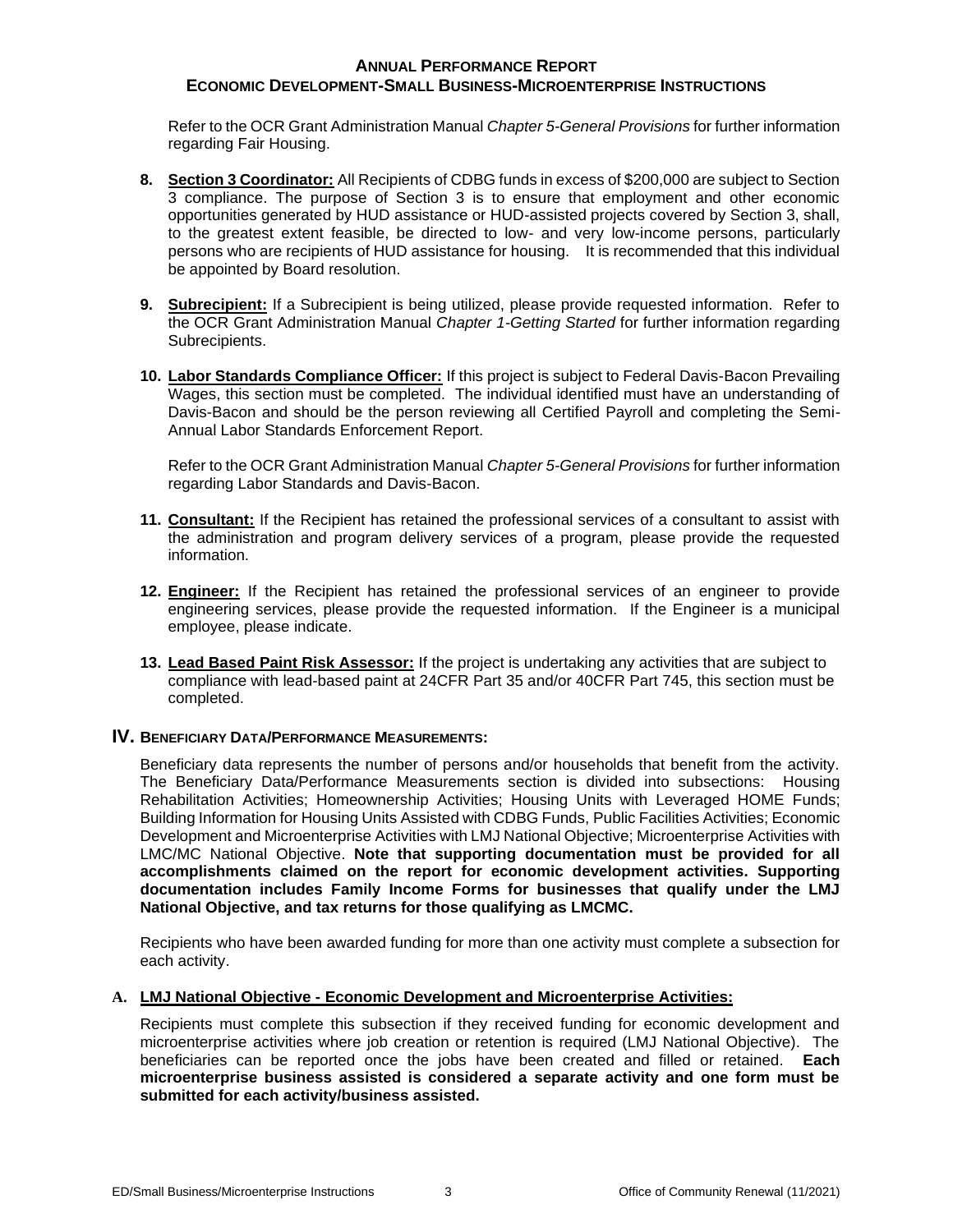#### **ANNUAL PERFORMANCE REPORT**

## **ECONOMIC DEVELOPMENT-SMALL BUSINESS-MICROENTERPRISE INSTRUCTIONS**

Activity Number: Provide the number assigned to the activity as identified on Schedule B of the grant agreement.

Activity Name: Enter the name of the activity.

**Job Creation:** New jobs created as a result of CDBG assistance

For this reporting period, the total number of:

Full Time Jobs: Enter the total number of full-time jobs created.

Full Time Jobs Made Available to LMI: Enter the total number of full-time jobs that were made available to low- and moderate-income (LMI) persons.

Full Time Jobs Taken by LMI Persons: Enter the total number of full-time jobs that were actually filled by LMI persons. This number must correspond with the numbers reported under the Beneficiary Income Data section for the 80% and below categories.

Part Time Jobs: Enter the total number of part time jobs created.

Part Time Jobs Made Available to LMI: Enter the total number of part time jobs made available to LMI persons.

Part Time Jobs Taken By LMI: Enter the total number of part time jobs that were actually filled by LMI persons. This number must correspond with the numbers reported under the Beneficiary Income Data section for the 80% and below categories.

Average # of Hours Worked Per Week for the Part Time Jobs: Enter the average number of hours that were worked by the persons taking the part time jobs.

Total Jobs with Employer Sponsored Health Care Benefits: Enter the total number of full time and part time jobs that were created where the employer provided or provides health care benefits to the persons taking the jobs.

Total Jobs Taken by Previously Unemployed Persons: Enter the total number of full-time and parttime jobs that were taken by people who were previously unemployed and seeking employment.

**Job Retention:** Jobs that otherwise would have been lost if not for CDBG assistance. Recipients must provide documentation that but for NYS CDBG assistance, the jobs would have been lost.

For this reporting period, the total number of:

Full Time Jobs: Enter the total number of full-time jobs retained.

Full Time Jobs Taken by LMI Persons: Enter the total number of full time jobs that were held and continue to be held by low- and moderate-income persons. This number must correspond with the numbers reported under the Beneficiary Income Data section for the 80% and below categories.

Part Time Jobs: Enter the total number of part time jobs (positions) created.

Part Time Jobs Taken By LMI: Enter the total number of part time jobs (positions) that were held and continue to be held by low- and moderate-income persons. This number must correspond with the numbers reported under the Beneficiary Income Data section for the 80% and below categories.

Average # of Hours Worked Per Week for the Part Time Jobs: Enter the average number of hours that were worked by the persons holding the part time jobs.

Total Jobs with Employer Sponsored Health Care Benefits: Enter the total number of full time and part time jobs that were created where the employer provided or provides health care benefits to the persons taking the jobs.

## **Job Classifications:**

Recipients are required to provide job classification information on all of the jobs that were created or retained whether full time or part time. For each of the job classifications listed provide the total number of positions either created or retained based on the following definitions: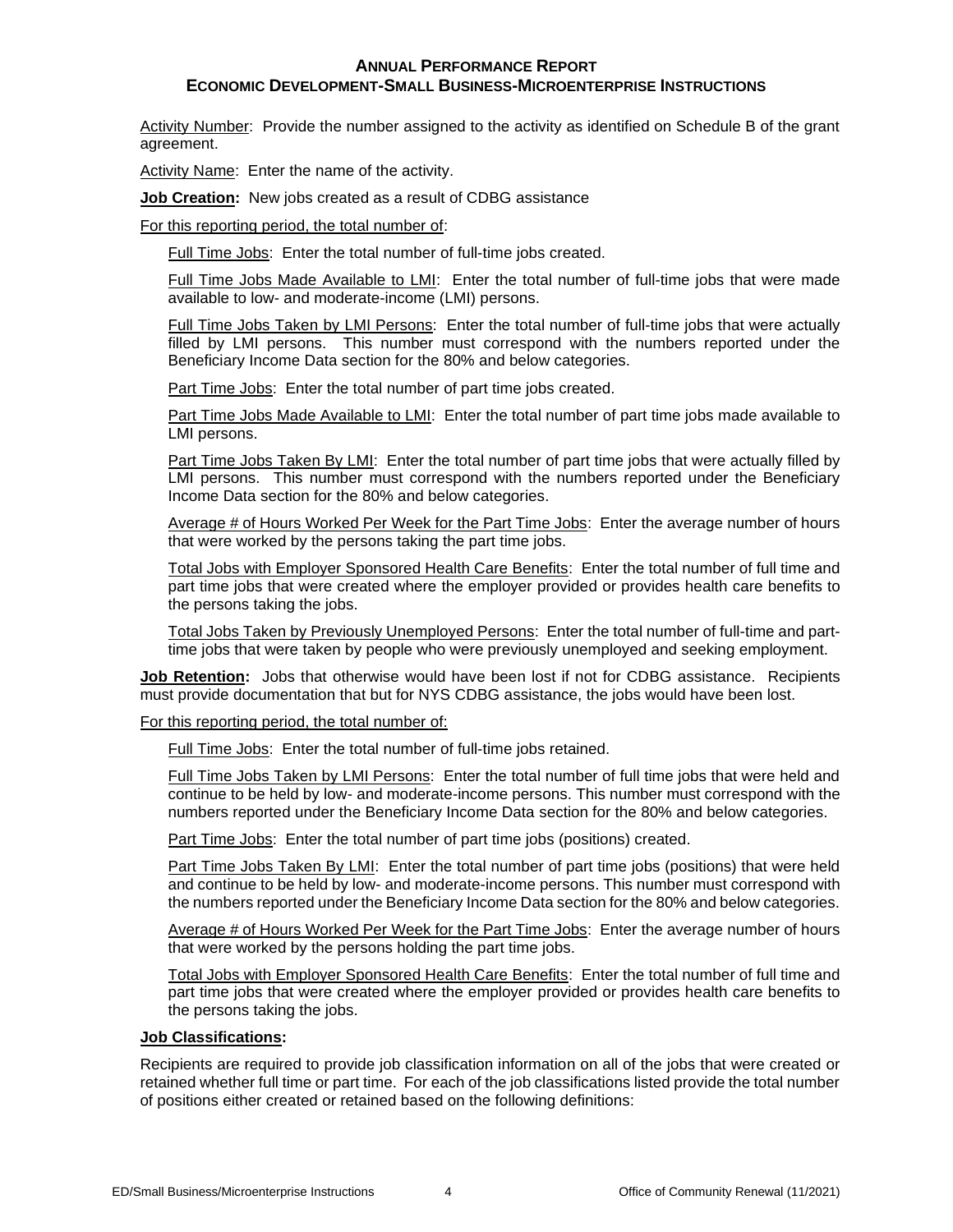Officials and Managers:Occupations requiring administrative personnel who set broad policies, exercise overall responsibility of execution of these policies, and individual departments or special phases of a firm's operations. This includes: Officials, Executives, middle management, plant managers and superintendents, salaried supervisors who are members of management, purchasing agents and buyers, and kindred workers.

Professional:Occupations requiring either college graduation or experience of such kind and amount as to provide a comparable background includes: accountants and auditors, airplane pilots and navigators, architects, artists chemists, designers, dietitians, editors, engineers, lawyers, librarians, mathematicians, natural scientists, registered professional nurses, professional and labor relations workers, physical scientists, physicians, social scientists, teachers, and kindred workers.

Technicians: Occupations requiring a combination of basic scientific knowledge and manual skill which can be obtained through about 2 years of post-high school education such as is offered in many technical institutions and junior colleges, or through equivalent on the job training. This includes: computer programmers and operators, drafters, engineering aides, junior engineers, mathematic aides, licensed practical or vocational nurses, photographers, radio operators, scientific assistants, surveyors, technical illustrators, technicians (medical, dental, electronic, physical science) and kindred workers.

Sales: Occupations engaging wholly or primarily in direct selling. This includes: advertising agenda and sales workers; insurance agents and brokers; real estate agents and brokers; sales workers; demonstrators and retail sales workers; sales clerks, grocery clerks and cashiers; and kindred workers.

Office and Clerical: Includes all clerical-type work regardless of level of difficulty, where the activities are predominantly non-manual though some manual work not directly involved with altering or transporting the products is included. This includes: bookkeepers, cashiers, collectors (bills and accounts), messengers and office helpers, office machine operators, shipping and receiving clerks, stenographers, typists, and secretaries, telegraph and telephone operators, and kindred workers.

Craft Workers (skilled): Manual workers of relatively high-level having a thorough and comprehensive knowledge of the processes involved in their work. Exercise considerable independent judgment and usually receive an extensive period of training. This includes: the building trades, hourly paid supervisors and lead operators (who are not members of management), mechanic and repairers, skilled machining occupations, compositors and typesetters, electricians, engravers, job setters (metal), motion picture projectionists, pattern and model makers, stationary engineers, tailors, and kindred workers.

Operatives (semi-skilled): Workers who operate machines or other equipment or perform other factory-type duties of intermediate skill level which can be mastered in a few weeks and require only limited training. This includes: apprentices (auto mechanics, plumbers, electricians, machinists, mechanics, building trades, metal working trades, printing trades, etc.), operatives, attendants (auto service and parking), blasters, chauffeurs, delivery workers, dress makers and sewers (except factory), driers and furnace workers, heaters (metal), laundry and dry cleaning, operatives, milliners, mine operatives and laborers, motor operators, oilers and greasers (except auto), painters (except construction and maintenance), photographic process workers, boiler tenders, truck and tractor drivers, weavers (textile), welders and flame metals workers, and kindred workers.

Laborers (unskilled): Workers in manual occupations which generally require no special training perform elementary duties that may be learned in a few days and require the application of little or no independent judgment. This includes: garage laborers; car washers and greasers; gardeners (except farm) and ground keepers; stevedores; wood choppers; laborers performing lifting, digging, mixing loading, and pulling operations; and kindred workers.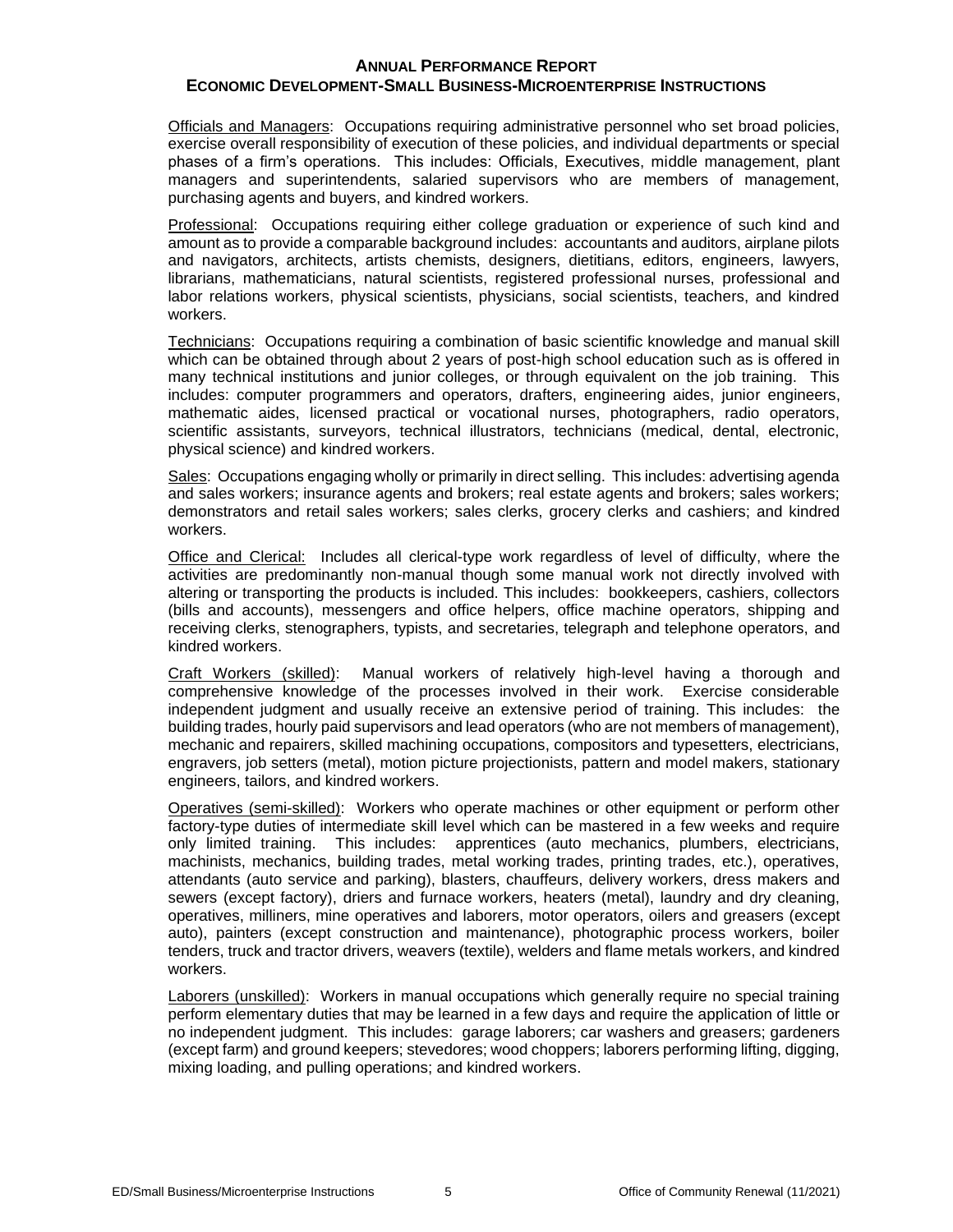Service Workers: Workers in both protective and non-protective service occupations. This includes attendants (hospital and other institutions, professional and personal service, including nurse's aides and orderlies), barbers, chair workers and cleaners, cooks (except household), counter and fountain workers, elevator operators, firefighters and fire protection guards, door keepers, stewards, janitors, police officers and detectives, porters, waiters and waitresses, and kindred workers

## **Racial/Ethnic Composition:**

This information must be provided for all persons benefiting from the job creation or retention.

The racial/ethnic categories represented are designated by HUD. HUD has designated "Hispanic" as an ethnic group not a racial category. For example, a household and/or a person can be identified as both a member of a racial category and ethnic group but cannot be identified solely as an ethnic group.

Racial Category: Identify the racial category of each person benefiting from the job creation or retention for this reporting period. Enter the total number of persons in the cell that represents the racial category of the person and provide the total for each column. For persons that do not provide racial category information, enter the number of persons in the Other Multi-Racial cells. The total for this column must correspond with the total number of jobs created and/or retained.

Hispanic: For each person identified with a racial category, enter the total number of persons for this reporting period that also identify that they are of "Hispanic" ethnicity and provide the total for the column.

## **Beneficiary Income Data**:

Median Income: For each job created or retained enter the total number of persons benefiting from the job creation/retention activities for each income range (0-30%, 31-50%, 51-80%, and 81% and above). For persons that do not provide income data, enter the number of persons in the 81% and above income range. Provide the total numbers for each column. The total for this column must correspond with the total number of jobs created and/or retained.

Of the Total Benefiting, the Number of: Provide the total number of persons who are elderly, female head of household, and disabled.

## **Microenterprise Training Activities**

Persons that Completed the Training Program: Provide the total number of persons who completed a training program during the reporting period.

## **Business Information**:

Recipients undertaking economic development and microenterprise activities are required to provide the following information regarding the businesses assisted through their program regardless of the National Objective selected.

For this Reporting Period, the Total Number of:

Businesses Assisted: Provide the total number of businesses receiving financial assistance.

## Of the Total Number of Businesses Assisted, the Total Number of:

New Businesses Assisted: Provide the total number of newly formed businesses who were assisted through the program. Each business must be reported as either new or existing.

**Existing Businesses Assisted:** Provide the total number of existing businesses who received assistance through the program. Each business must be reported as either new or existing.

Businesses Assisted with Commercial Façade Treatment and/or Rehabilitation: Provide the total number of businesses who received assistance for the purpose of improving exterior façades or conducting commercial rehabilitation.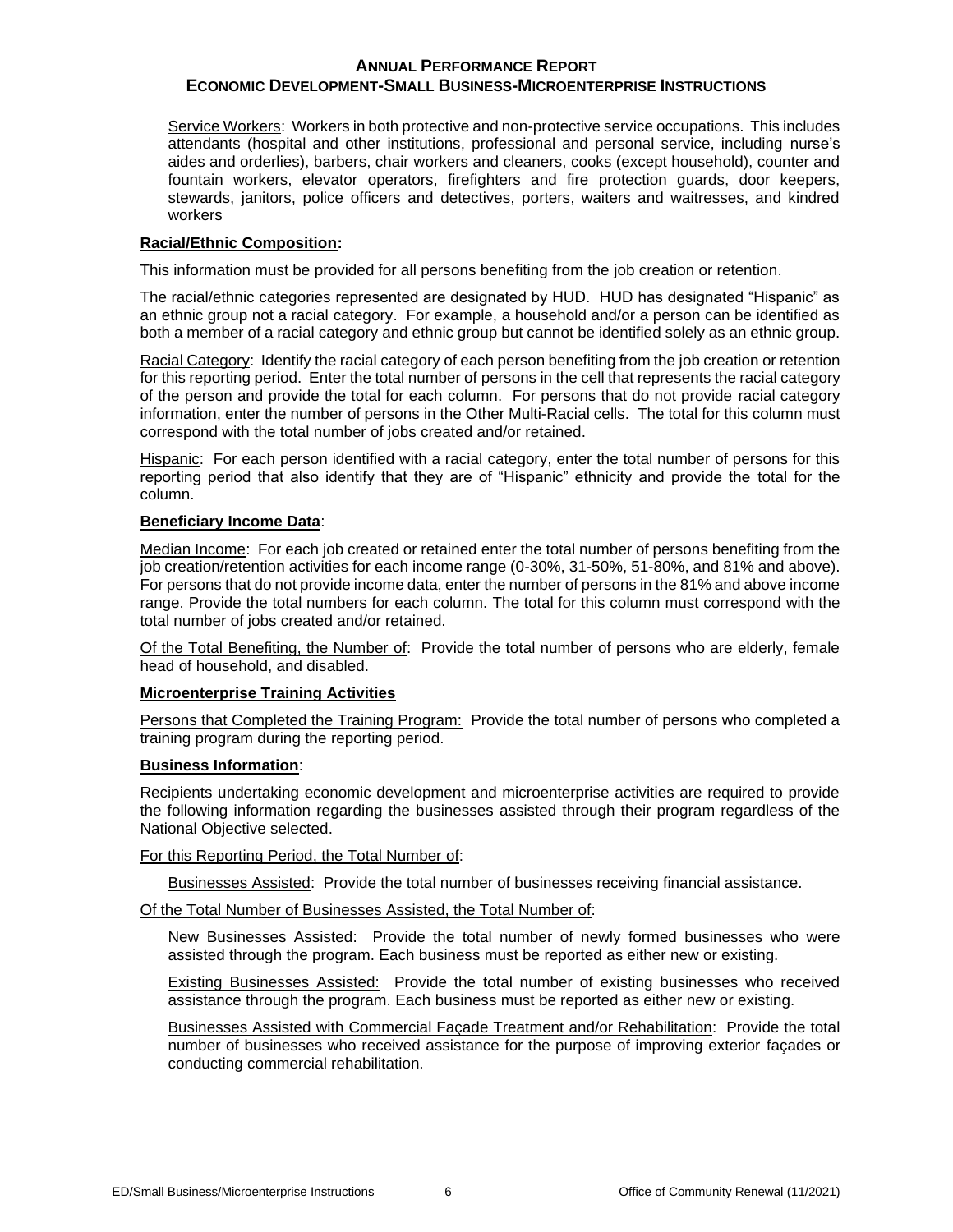Businesses Assisted that Provide Goods or Services to Meet the Needs of a Service Area, Neighborhood, or Community: Provide the number of businesses that provide essential goods or services to a specific area.

Of the Total Number of Existing Businesses, the Total Number of:

Expanded Businesses: Enter the total number of businesses that expanded as a result of the assistance. Each existing business must be reported as either expanded or relocated.

Relocated Businesses: Enter the total number of businesses that relocated as a result of the assistance. Each existing business must be reported as either expanded or relocated.

#### **Businesses Assisted:**

Names of Businesses Assisted: Provide a listing of all of the businesses assisted during the reporting period.

DUNS # for Businesses Assisted: The Federal government requires that all applicants for Federal grants and cooperative agreements with the exception of individuals other than sole proprietors have a Data Universal Numbering System number (DUNS #) that will be used to better identify related organizations that are receiving federal funding and to provide consistent name and address data for electronic grant application systems. The DUNS # is a unique nine-digit identification number provided by Dun & Bradstreet (D&B). The DUNS # is site-specific. Therefore, each distinct physical location of an entity (such as branches, divisions, and headquarters) may be assigned a DUNS #. In many instances, a central DUNS # for each major division/department/agency that applies for a grant may be sufficient.

## **Obtaining a DUNS #**

Verify Assignment of DUNS #: If you are not sure if you have a DUNS # or have misplaced the number, contact D&B at **1-800-234-3867** to request the previously assigned number.

Obtaining DUNS #: If you do not have a DUNS #, contact D&B at, **1-800-234-3867** or request DUNS # online at **[http://www.dnb.com](http://fedgov.dnb.com/webform/displayHomePage.do)**.

## **B. LMC/MC National Objective -Microenterprise Activities:**

Recipients must complete this sub section for microenterprise activities that are designed to assist only low- and moderate-income (LMI) businesses or persons. Examples of these activities include training and technical assistance and financial assistance to an LMI business. Note: Activities funded under this category can ONLY provide assistance to LMI persons or businesses. **Each microenterprise business assisted is considered a separate activity and one form must be submitted for each activity/business assisted.**

Activities are deemed complete under this activity once the training has been provided or the loan has been closed.

Activity Number: Provide the number assigned to the activity as identified on Schedule B of the grant agreement.

Activity Name: Enter the name of the activity.

## **Low- and Moderate-Income Microenterprise Assistance:**

**Training/Technical Assistance Activities:** Complete this section only if CDBG funds were used to provide training or technical assistance to low- and moderate-income persons. NOTE: If training, technical assistance, and microenterprise loans are separate activities, one form must be submitted for each of the activities. DO NOT combine totals on one form.

## For This Reporting Period, The Total Number of:

Persons That Enrolled in Training Program: Enter the total number of LMI persons who enrolled in classroom training programs during the reporting period.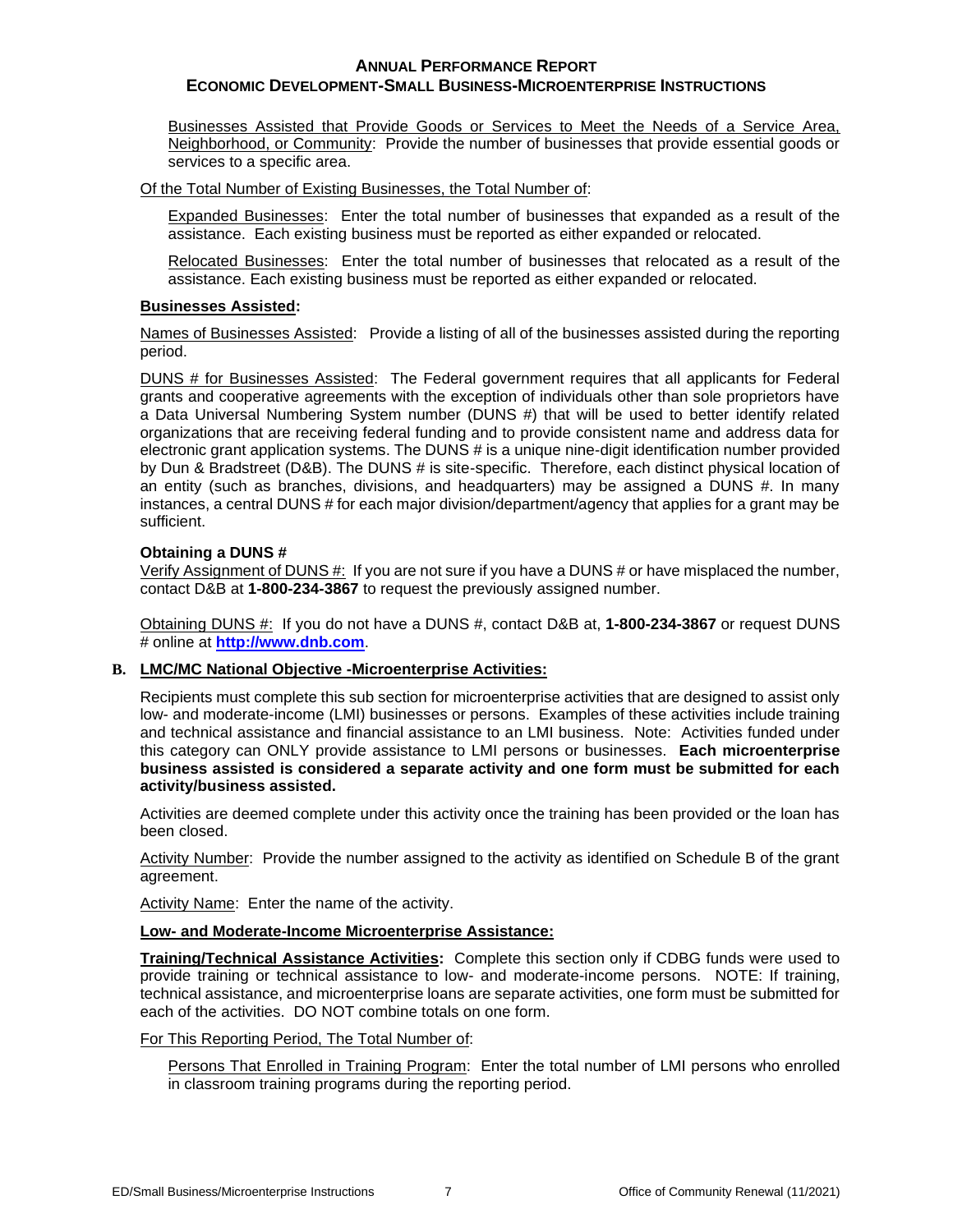#### **ANNUAL PERFORMANCE REPORT**

## **ECONOMIC DEVELOPMENT-SMALL BUSINESS-MICROENTERPRISE INSTRUCTIONS**

Persons That Completed Training Program: Enter the total number of LMI persons who completed classroom training during the reporting period.

Persons Receiving Technical Assistance and Business Support (In Addition to Training Program, if applicable): Enter the total number of LMI persons who received one-on-one technical assistance and business support during the reporting period. Numbers reported here should be in addition to any training if provided.

**Business Information:** Complete this section for all microenterprise LMC/MC activities including training and technical assistance. NOTE: If training, technical assistance, and microenterprise loans are separate activities, one form must be submitted for each of the activities. DO NOT combine totals on one form.

For this Reporting Period, The Total Number of:

Microenterprises Receiving CDBG Assistance: Enter the total number of LMI microenterprises receiving a grant or a loan.

Of the Total Number of Microenterprises Assisted, the Total Number of:

New Microenterprises Assisted: Enter the total number of new LMI businesses assisted during the reporting period. Each microenterprise must be reported as either new or existing.

Existing Microenterprises Assisted: Enter the total number of existing LMI businesses assisted during the reporting period. Each microenterprise must be reported as either new or existing.

Microenterprises Assisted that Provide Goods or Services to Meet the Needs of a Service Area, Neighborhood, or Community: Provide the number of businesses that provide essential goods or services to a specific area.

Of the Total Number of Existing Microenterprises, the Total Number of:

Expanded Microenterprises: Enter the total number of LMI microenterprises that expanded as a result of the assistance. Each existing microenterprise must be reported as either expanded or relocated.

Relocated Microenterprises: Enter the total number of LMI microenterprises that relocated as a result of the assistance. Each existing microenterprise must be reported as either expanded or relocated.

**Racial/Ethnic Composition:** This information must be provided for all persons benefiting from the training, technical assistance or businesses assistance.

The racial/ethnic categories represented are designated by HUD. HUD has designated "Hispanic" as an ethnic group not a racial category. For example, a household and/or a person can be identified as both a member of a racial category and ethnic group but cannot be identified solely as an ethnic group.

Racial Category: Identify the racial category of each person benefiting from the microenterprise assistance for this reporting period. Enter the total number of persons in the cell that represents the racial category of the person and provide the total for each column. For persons that do not provide racial category information, enter the number of persons in the Other Multi-Racial cells. The total for this column must correspond with the total number of jobs created and/or retained.

Hispanic: For each person identified with a racial category, enter the total number of persons for this reporting period that also identify that they are of "Hispanic" ethnicity and provide the total for the column.

## **Beneficiary Income Data**:

Median Income: For each job created or retained enter the total number of persons benefiting from the microenterprise assistance for each income range (0-30%, 31-50%, 51-80%, and 81% and above). For persons that do not provide income data, enter the number of persons in the 81% and above income range. Provide the total numbers for each column. The total for this column must correspond with the total number of jobs created and/or retained.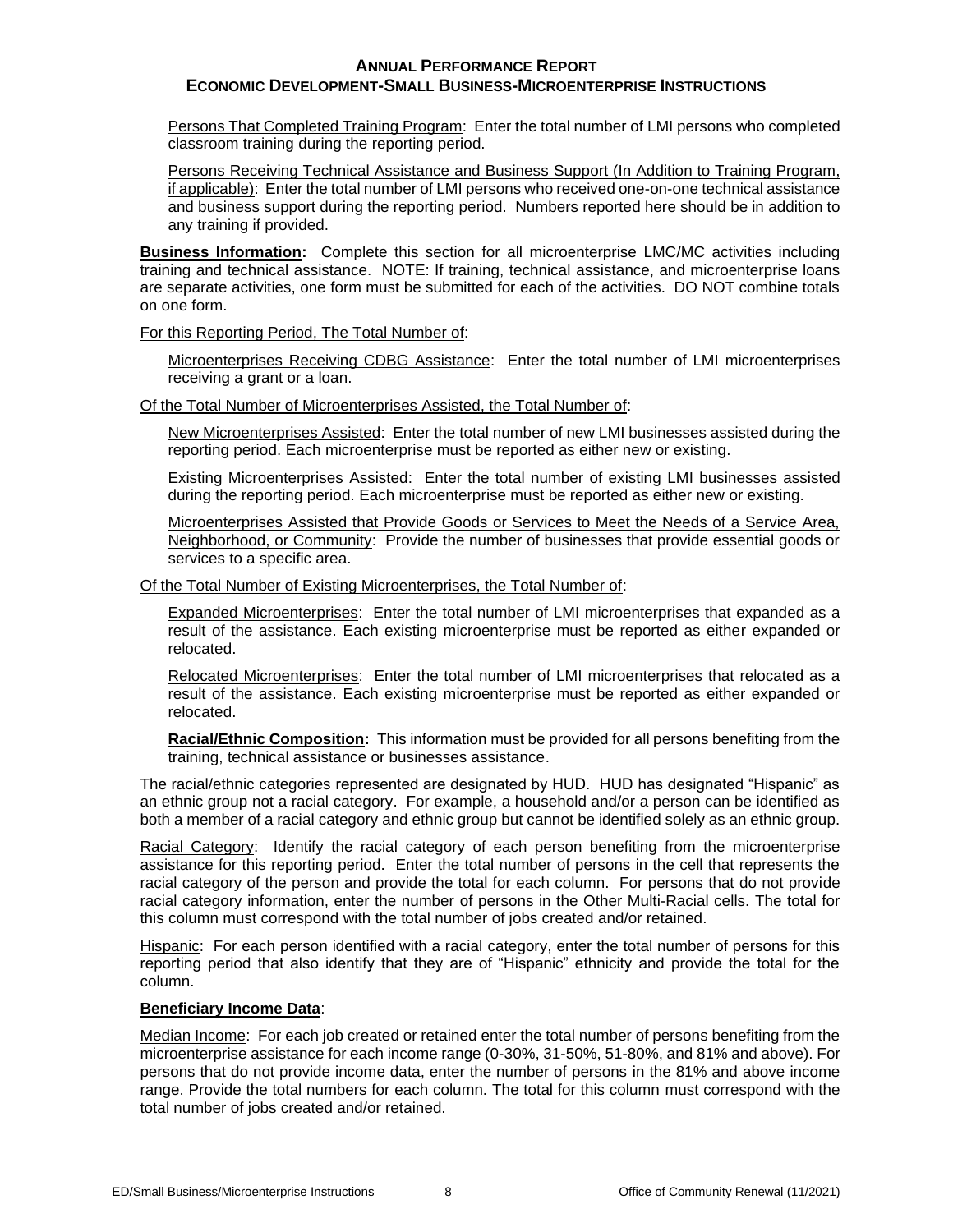Of the Total Benefiting, the Number of: Provide the total number of persons who are elderly, female head of household, and disabled.

#### **Businesses Assisted**:

Names of Businesses Assisted: Provide a listing of all of the businesses assisted during the reporting period.

DUNS # for Businesses Assisted: The Federal government requires that all applicants for Federal grants and cooperative agreements with the exception of individuals other than sole proprietors have a Data Universal Numbering System number (DUNS #) that will be used to better identify related organizations that are receiving federal funding and to provide consistent name and address data for electronic grant application systems. The DUNS # is a unique nine-digit identification number provided by Dun & Bradstreet (D&B). The DUNS # is site-specific. Therefore, each distinct physical location of an entity (such as branches, divisions, and headquarters) may be assigned a DUNS #. In many instances, a central DUNS # for each major division/department/agency that applies for a grant may be sufficient.

#### **Obtaining a DUNS #**

Verify Assignment of DUNS #: If you are not sure if you have a DUNS # or have misplaced the number, contact D&B at **1-866-705-5711** to request the previously assigned number.

Obtaining a DUNS#: If you do not have a DUNS #, contact D&B at, **1-866-705-5711** or request a DUNS # online at **[http://www.dnb.com](http://fedgov.dnb.com/webform/displayHomePage.do)**.

## **V. Affirmatively Furthering Fair Housing**

Please read this section carefully, efforts to Affirmatively Further Fair Housing applies to all NYS CDBG funded activities and projects. Complete the report as provided. For any questions regarding Fair Housing or completing this section, please contact the Fair and Equitable Housing Office (FEHO) at [FEHO@nyshcr.org.](mailto:FEHO@nyshcr.org)

#### **VI. FINAL PERFORMANCE REPORT:**

Recipients who have expended all CDBG project funds and who have met all beneficiary and accomplishment numbers are eligible to submit their Final Performance Report. Recipients submitting their Final Performance Report must complete Section VI. Information must be provided for each activity funded.

Activity Number: Enter the Activity number.

Total Number of Grants: Enter the total number of grants issued directly to persons or businesses.

Total Number of Loans: Enter the total number of loans issued directly to persons or businesses.

CDBG Direct Loan: Provide the average interest rate, average amortization period (in months) and the total amount of CDBG funds used for direct loans.

CDBG Deferred Payment Loan: Provide the average interest rate, average amortization period (in months) and the total amount of CDBG funds used for deferred payment loans.

CDBG Grant: Provide the total amount of CDBG funds used for direct grants.

## **VII. CERTIFICATION OF THE ANNUAL PERFORMANCE REPORT:**

Enter the requested information. The Chief Elected Official must not sign and date the form until after all information has been verified and the Report has been signed and dated by the preparer. An electronic signature is acceptable.